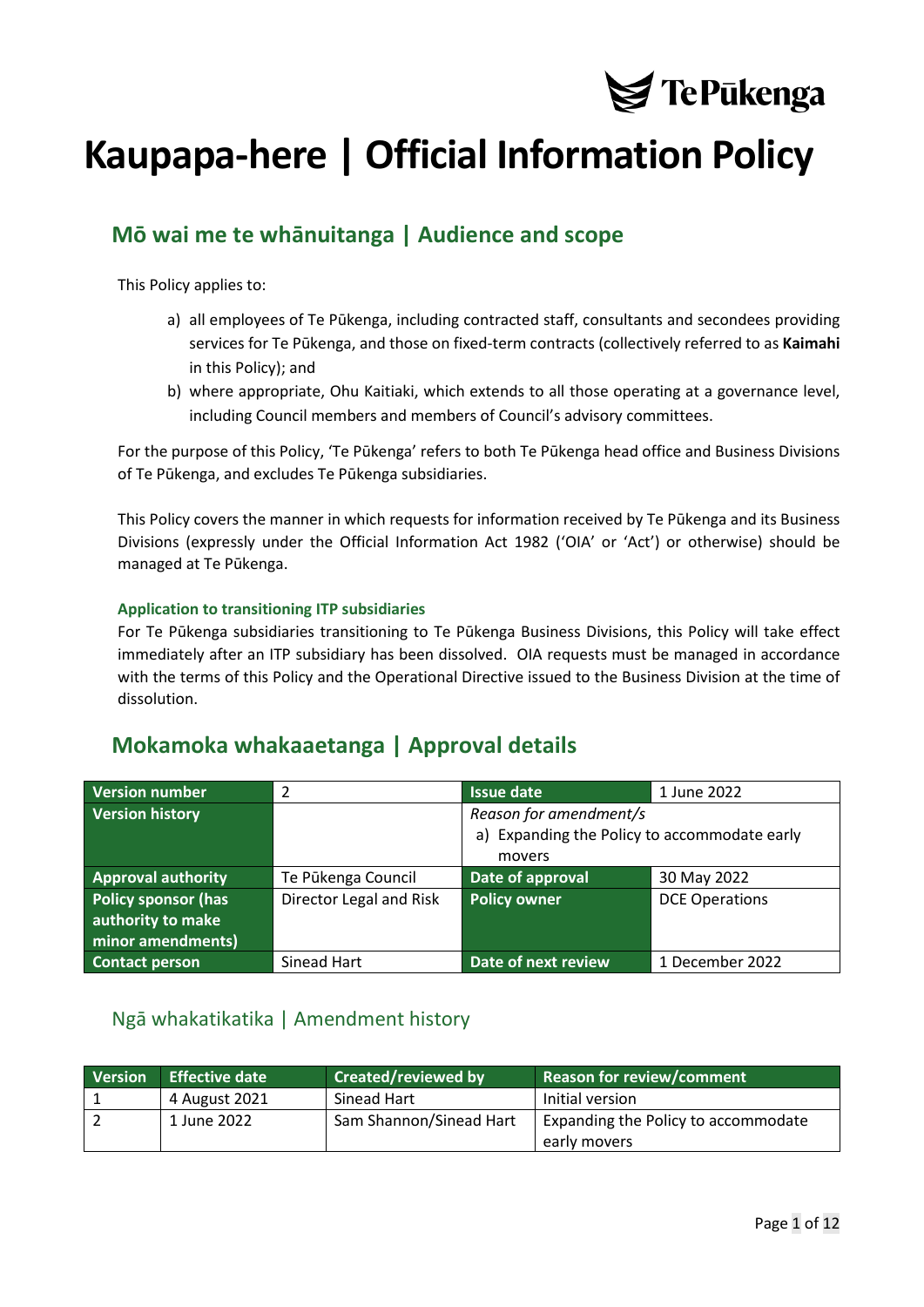

## Ngā Ihirangi | Table of Contents

| 1.  |  |
|-----|--|
| 2.  |  |
| 3.  |  |
| 4.  |  |
|     |  |
|     |  |
|     |  |
|     |  |
|     |  |
|     |  |
|     |  |
|     |  |
|     |  |
|     |  |
|     |  |
| 5.  |  |
| 6.  |  |
| 7.  |  |
| 8.  |  |
| 9.  |  |
| 10. |  |
| 11. |  |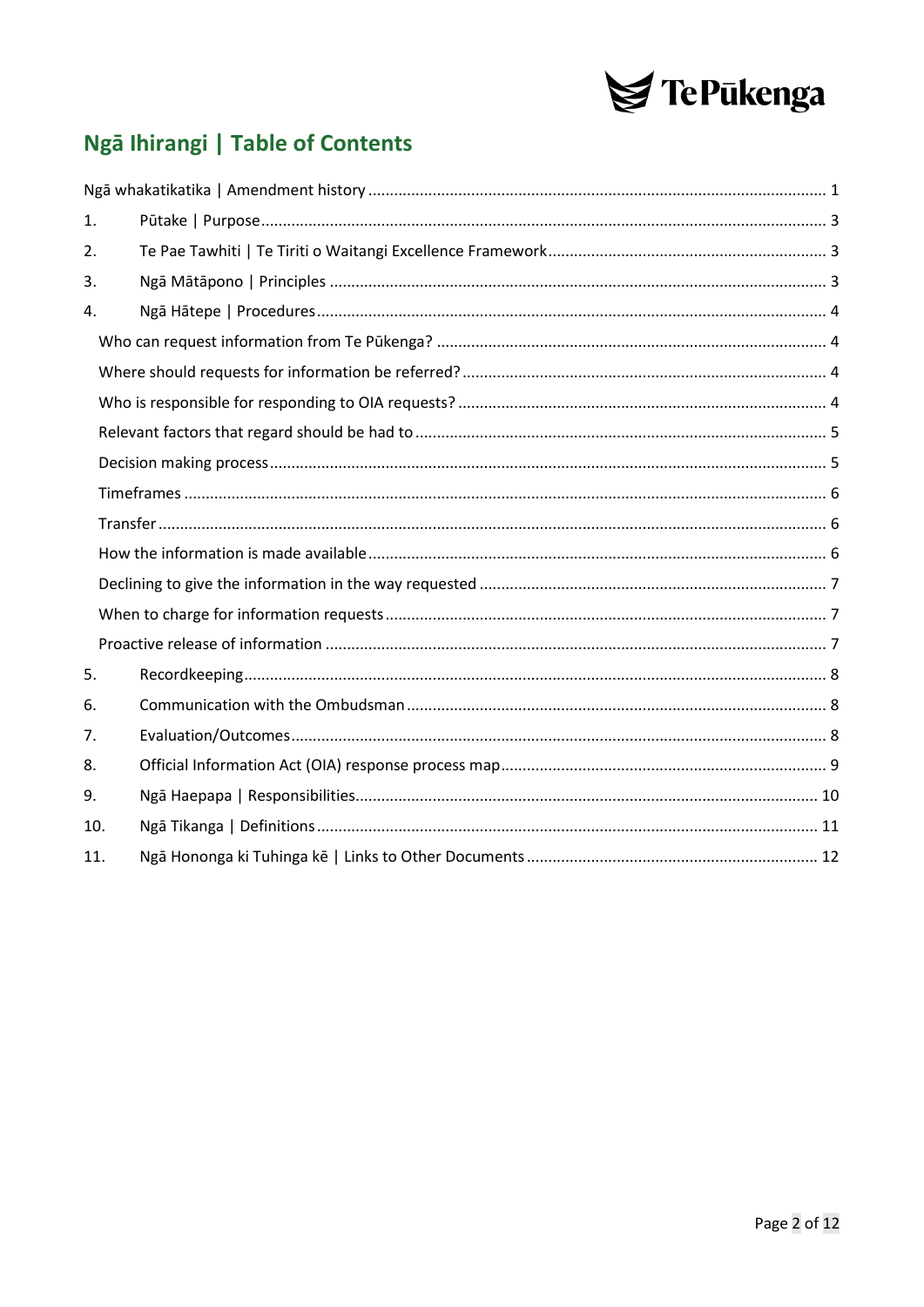

## **Kaupapa-here | Official Information Policy**

<span id="page-2-0"></span>1. Pūtake | Purpose

The purpose of this Policy is to provide a framework to ensure that:

- a) all requests for official information are dealt with efficiently and in accordance with the obligations of Te Pūkenga under the OIA;
- b) sound decisions are made as to whether official information should be released; and
- c) decisions to refuse or charge for requests for official information are justified under the OIA.

### <span id="page-2-1"></span>2. Te Pae Tawhiti | Te Tiriti o Waitangi Excellence Framework

The Council of Te Pūkenga acknowledges that this Policy has been adopted while there is ongoing work being carried out to consider how Te Pae Tawhiti - Te Tiriti o Waitangi Excellence Framework should be fully embedded in the Policy. The Council notes that Te Pūkenga is still on its transition journey and, as it matures, this Policy and others will be reviewed to ensure they align with the new Operating Model and reflect Te Pae Tawhiti best practice.

#### <span id="page-2-2"></span>3. Ngā Mātāpono | Principles

- 3.1. All decisions regarding management of Te Pūkenga official information requests and proactive releases are guided by the principle of availability and purposes of the OIA, and the Government's 2011 adoption of the Declaration on Open and Transparent Government. The principles that guide how we manage OIA requests are also aligned and supported by Te Pūkenga values.
- 3.2. Te Pūkenga will adhere to the following principles whenever a request for official information is made:
	- a) comply with the requirements and observe the spirit and purposes of the OIA, and other applicable legislation (e.g. the Privacy Act 2020);
	- b) demonstrate integrity, honesty, and sound judgement in the management of official information requests and proactive releases;
	- c) exercise due diligence and assess the potential effect of reactively or proactively releasing official information including considerations relevant to the preservation of safety, security, and personal privacy;
	- d) support increased proactive release in line with the OIA's purpose of progressively increasing the availability of official information to the people of New Zealand, including the publication of appropriate OIA responses;
	- e) take account of the particular needs of the requestor and release official information in accessible and usable forms wherever possible;
	- f) consult or notify other relevant stakeholders before releasing official information as required or permitted by the OIA, including consulting or notifying the office of the Minister of Education on the reactive or proactive release of significant official information in advance on a "no surprises" basis; and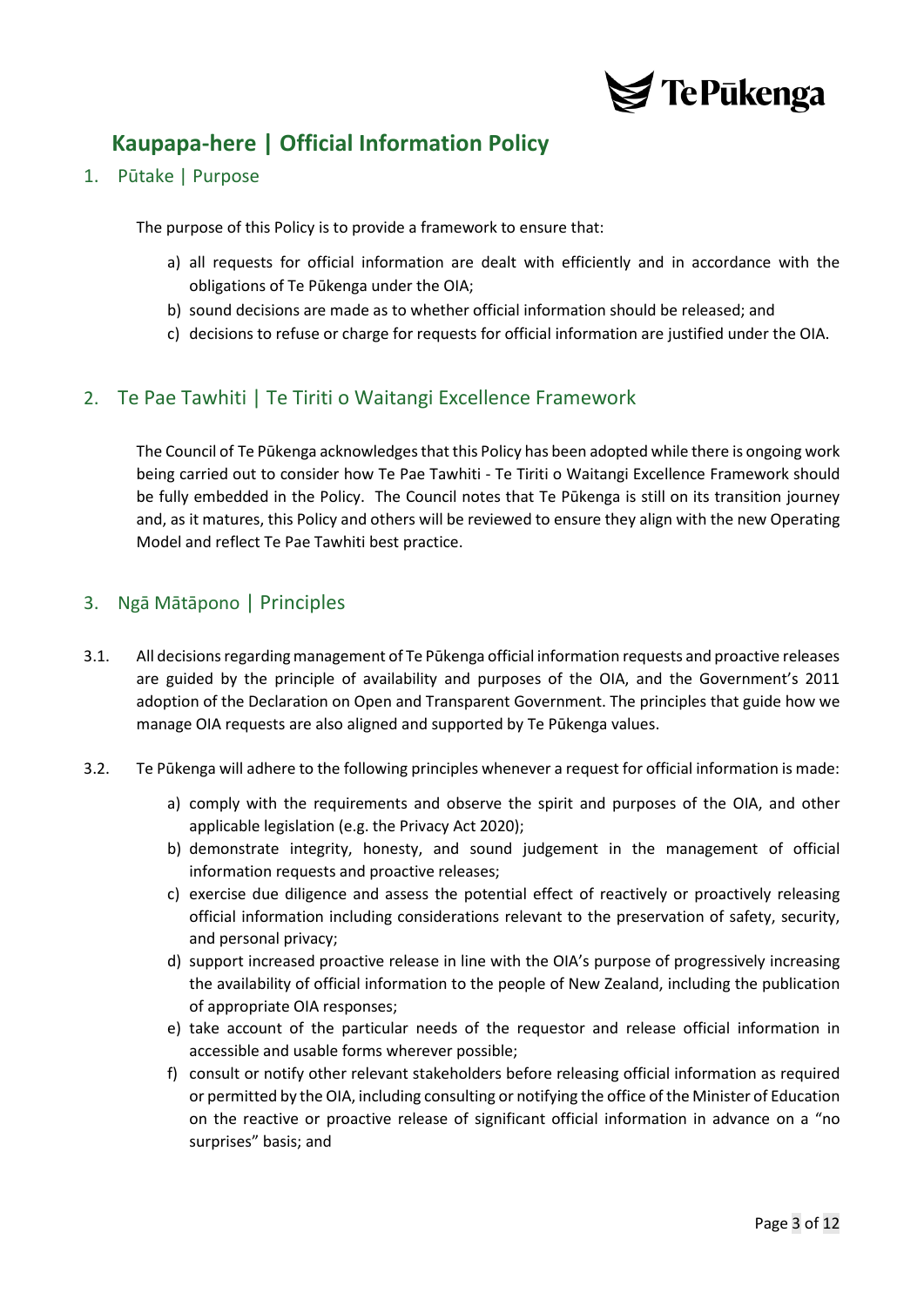

- g) drive a culture of continuous improvement in official information practice that empowers kaimahi to learn, enhance performance, and innovate to best meet the needs of the New Zealand public.
- 3.3. In addition, Te Pūkenga will ensure:
	- a) requests for official information are granted unless there is good reason (as per the OIA) not to grant them;
	- b) all decisions to withhold official information are approved in accordance with this Policy
	- c) adequate documentation is maintained to enable Te Pūkenga to show legal compliance and facilitate internal review;
	- d) appropriate governance and management arrangements are in place to oversee relevant processes and their application; and
	- e) the reputation of Te Pūkenga is not compromised by any activity relating to official information requests.

### <span id="page-3-1"></span><span id="page-3-0"></span>4. Ngā Hātepe | Procedures

Who can request information from Te Pūkenga?

- 4.1. The OIA applies to requests for official information by:
	- a) a New Zealand citizen
	- b) a permanent resident of New Zealand
	- c) a person who is in New Zealand
	- d) a body corporate that is incorporated in, or with a place of business in, New Zealand.
- 4.2. Requests by other persons (e.g., overseas residents) are at the sole discretion of Te Pūkenga and should be considered on a case by case basis.

#### <span id="page-3-2"></span>Where should requests for information be referred?

- 4.3. Requests for official information may be made in any form and by any means (including in writing or orally), and the request does not need to expressly refer to the OIA.
- 4.4. Any requests for official information whether received by Te Pūkenga central function or a Te Pūkenga Business Division must be referred to the Office of the Chief Executive as soon as they are received.
- 4.5. If the request is potentially sensitive, it should as soon as reasonably practical be referred to the Office of the Chief Executive and the delegated Deputy Chief Executive of the workstream that is responsible for the information requested.

#### <span id="page-3-3"></span>Who is responsible for responding to OIA requests?

4.6. OIA requests that request information held by Te Pūkenga head office will be drafted by the Office of the Chief Executive.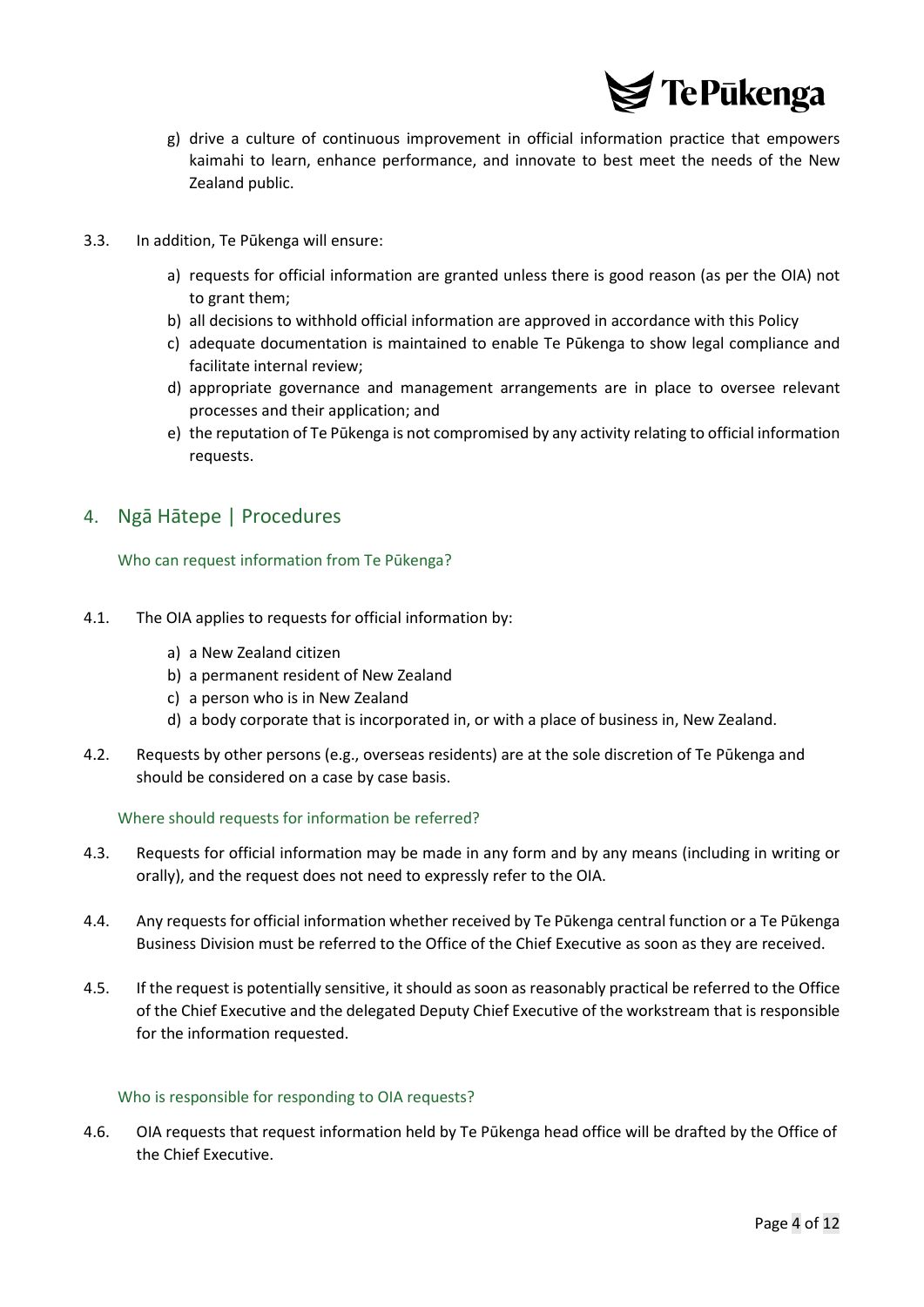

- 4.7. OIA requests that request information held by a Te Pūkenga Business Division can be drafted by that Business Division but are subject to review by the Office of the Chief Executive in the manner set out below.
	- a) The Chief Executive or delegated Deputy Chief Executive are responsible for ensuring that OIA responses meet our obligations under the OIA. Therefore, all responses drafted by a Business Division must be provided to the Office of the Chief Executive for assessment no later than 16 working days after the request is received (unless the requester has been notified of an extension to the 20-working day timeframe for responding).
	- b) All responses to OIA requests will be signed off by the Chief Executive or delegated DCE before being released.

#### <span id="page-4-0"></span>Relevant factors that regard should be had to

- 4.8. Te Pūkenga must grant requests made for official information unless it has good reason under the OIA to refuse the release of the requested information.
- 4.9. Te Pūkenga can refuse a request for official information only in the circumstances described in sections 6, 9, 10 and 18 of the OIA, which include, but are not limited to, public interest considerations favouring withholding of information in certain circumstances such as protection of the privacy of natural persons and the maintenance of legal professional privilege.
- 4.10. All relevant information should be provided to the team tasked with drafting the OIA response within 12 working days of receiving the request, including the context in which the information was generated, so that they are aware of all relevant facts before making a recommendation in relation to the release or withholding of information.

#### <span id="page-4-1"></span>Decision making process

- 4.11. Where OIA requests are to be drafted by the Office of the Chief Executive, the Director Legal and Risk, together with the Chief Advisor to the Chief Executive, will make a recommendation to the Chief Executive on whether to release or withhold the requested information.
- 4.12. Where OIA requests are to be drafted by a Business Division, the Business Division will make a recommendation to the Office of the Chief Executive whether to release or withhold the requested information. The Office of the Chief Executive and Director of Legal and Risk will then assess the proposed response and either agree or advise the Business Division of their suggested changes to the proposed response.
- 4.13. Only the Chief Executive or delegated Deputy Chief Executive may approve the release of requested information or the refusal of requested information. Any refusal must expressly state the section of the OIA that is being relied upon for the purpose of refusing the request.
- 4.14. If the request for official information is refused, a response to the applicant and signed by the Chief Executive or delegated Deputy Chief Executive must give:
	- a) the reason for the decision to refuse the release of the information
	- b) if requested, the grounds to under the OIA in support of that reason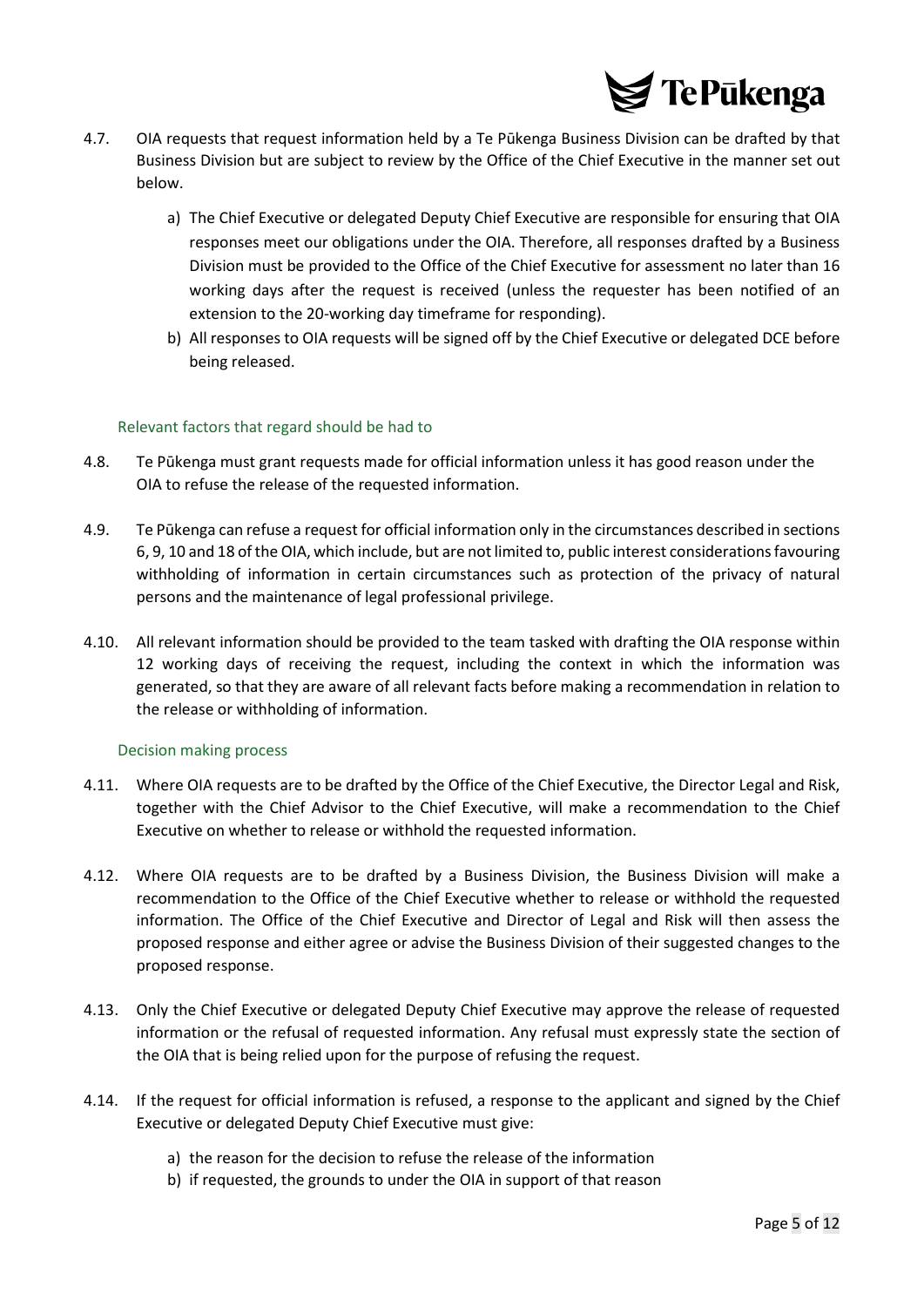

c) information concerning the applicant's right to complain to the Ombudsman under section 28(3) of the OIA to seek an investigation and review of the decision to refuse.

#### <span id="page-5-0"></span>Timeframes

- 4.15. The decision on the request must be made and communicated to the requester **as soon as reasonably practicable** and not later than 20 working days after receiving the request. However, the time limit may be extended with approval from the Chief Executive or delegated Deputy Chief Executive, if:
	- a) the request is for a large quantity of information or the request requires a search through a large quantity of information and meeting the original time limit would unreasonably interfere with the operations of Te Pūkenga; or
	- b) consultations are needed to make a decision and a proper response cannot be made within the original time limit.
- 4.16. If an extension is required, the Kaimahi dealing with the request must notify the Chief Executive or delegated Deputy Chief Executive as soon as reasonably practicable and not later than 15 working days after receiving the request.
- 4.17. The requester must be advised of this extension decision, and the reason under the OIA to support this decision, as soon as reasonably practicable and before the expiry of the 20 working day limit for response. This should be by way of written response signed by the Chief Executive or delegated Deputy Chief Executive.

#### <span id="page-5-1"></span>Transfer

- 4.18. If the Kaimahi dealing with the request believes:
	- a) that some or all of the information requested is not held by Te Pūkenga but is held by another agency subject to the OIA or the Local Government Official Information and Meetings Act 1987 or Ministers; or
	- b) some or all of the information is more closely connected with the functions of another agency of Minister.

then the person must notify the Office of the Chief Executive of this and seek approval from the Chief Executive to transfer the request to the other agency.

<span id="page-5-2"></span>4.19. Transfers must be made within 10 working days of receiving the request.

#### How the information is made available

- 4.20. Where the requested information is contained in a document, the information must be made available in one of the following ways, as requested by the applicant:
	- a) by giving the applicant a reasonable opportunity to inspect the document;
	- b) by providing the applicant with a copy of the document;
	- c) where the information is held in electronic form as a sound or visual recording, by making arrangements with the requester to be able to view or hear those images or sounds or by providing a written transcript of the words recorded or contained in the document;
	- d) by giving the applicant an excerpt or summary of the contents; or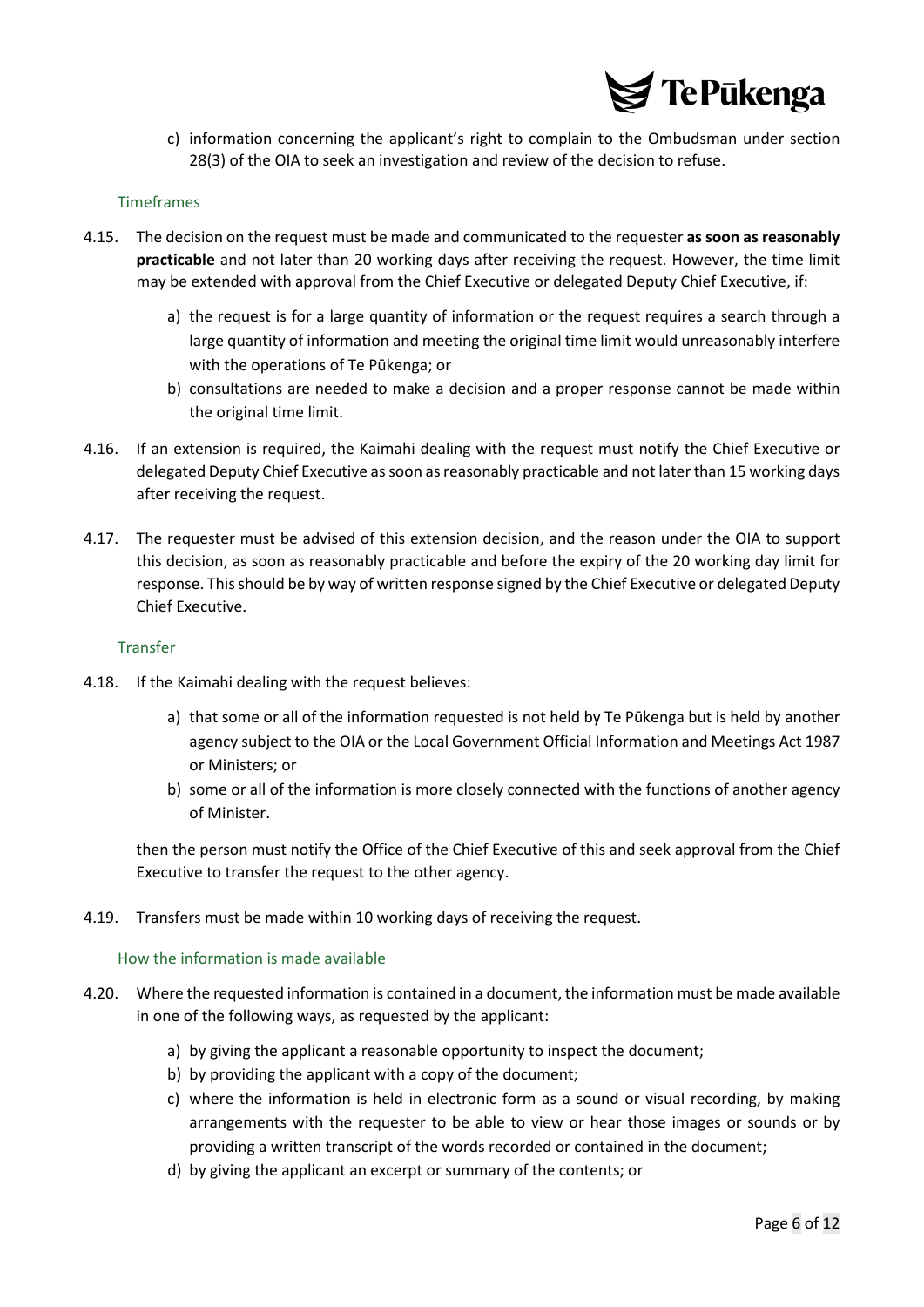

- e) by giving the applicant oral information about its contents.
- 4.21. Documents can be made available with deletions (redactions) or alterations if there is good reason for withholding some information in the document and if approved by the Chief Executive or the delegated Deputy Chief Executive in accordance with section 4.22 of this Policy. Te Pūkenga must give the applicant the reason for withholding the information.

#### <span id="page-6-0"></span>Declining to give the information in the way requested

- 4.22. Only the Chief Executive or delegated Deputy Chief Executive can decide not to give the information in the way requested by the applicant. Such a decision can be made if to do so would:
	- a) impair efficient administration
	- b) be contrary to any legal duty of Te Pūkenga relating to that document, or
	- c) prejudice the interests protected by sections 6 or 9 of the Act and (in the case of the interests protected by section 9) there is no countervailing public interest.
- 4.23. In such cases, Te Pūkenga must give the applicant the reason for not providing the information the way they requested by way of written response signed by the Chief Executive or delegated Deputy Chief Executive.

#### <span id="page-6-1"></span>When to charge for information requests

- 4.24. In accordance with the OIA and relevant Ombudsman guidelines, Te Pūkenga can decide to fix a reasonable charge for supply of the information requested to recover some of the costs associated with responding to the request.
- 4.25. Charges must be consistent with the Ministry of Justice Charging Guidelines for Official Information Act [1](#page-6-3)982 Requests<sup>1</sup> and must be communicated to the applicant prior to the cost being incurred.
- 4.26. Any decision to charge an applicant in respect of an official information request must be approved by the Chief Executive or delegated Deputy Chief Executive.

#### <span id="page-6-2"></span>Proactive release of information

- 4.[2](#page-6-4)7. In accordance with the Public Services Commission Proactive Release of Information Guidelines<sup>2</sup>, and in the interests of increased transparency for the public interest, Te Pūkenga will proactively release official information, including responses to official information requests, where considered appropriate.
- 4.28. The Chief Executive or delegated Deputy Chief Executive must approve any decision to proactively release official information.
- 4.29. If a response to an official information request is proactively released:
	- a) the information will be published on the website of Te Pūkenga, or if the information was held by a Business Division, on that Business Division's website, and

<span id="page-6-3"></span><sup>1</sup> [2002 charging guidelines \(justice.govt.nz\)](https://www.justice.govt.nz/assets/Documents/Publications/1982-Official-Information-Act-charging-guidelines.pdf)

<span id="page-6-4"></span><sup>2</sup> Proactive Release of Official Information - December 2017 - [State Services Commission \(publicservice.govt.nz\)](https://www.publicservice.govt.nz/assets/Legacy/resources/oia-proactive-release-dec2017.pdf)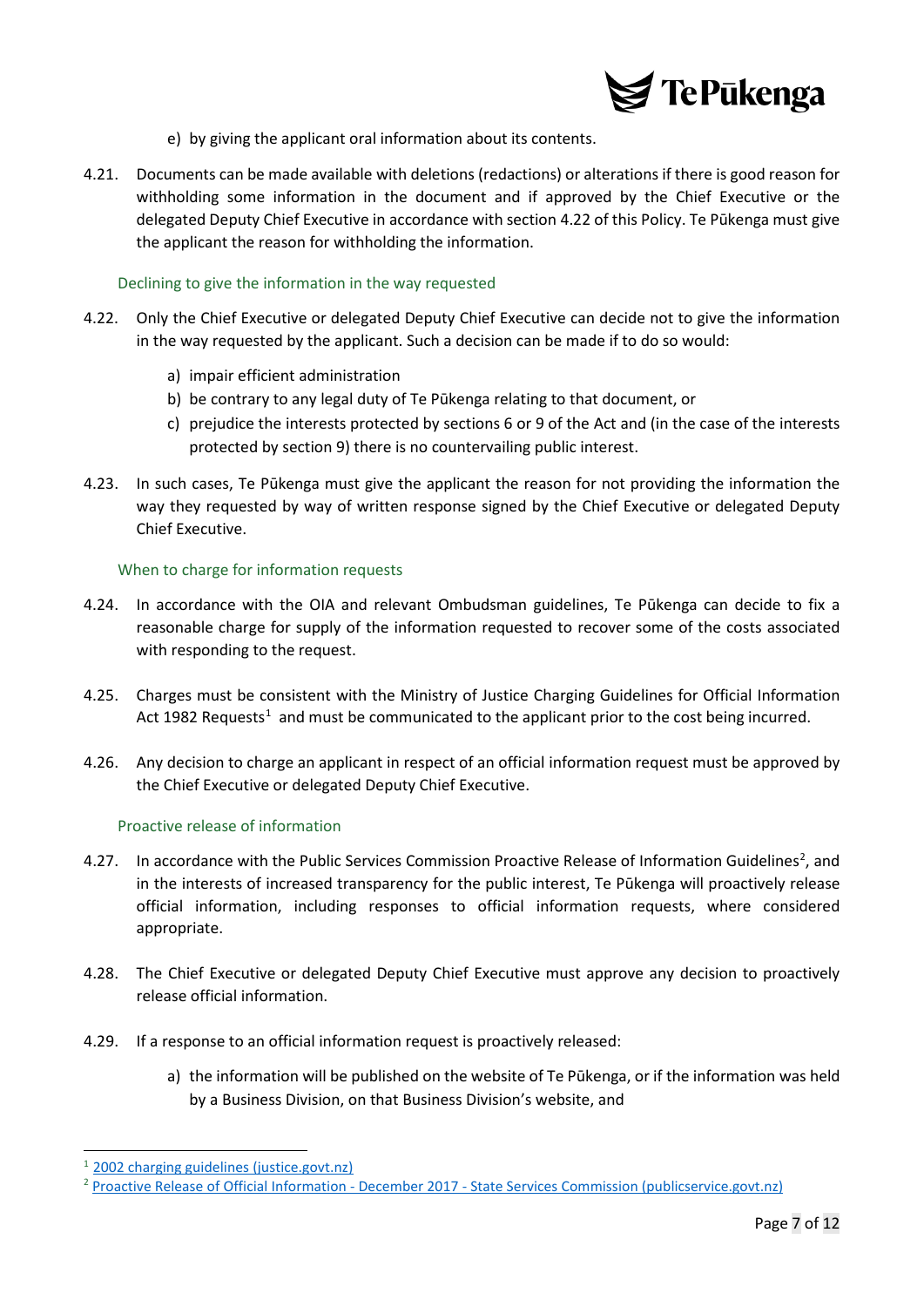

b) the response to the applicant will advise that the response (with the applicant's personal details removed) will be published on the website of Te Pūkenga or relevant Business Division.

#### <span id="page-7-0"></span>5. Recordkeeping

- 5.1. Records must be kept in accordance with the applicable Records Management Policy of Te Pūkenga (as updated from time to time) and reflecting the recordkeeping requirements of Part 2 of the Public Records Act 2005 that "every public office and local authority must create and maintain full and accurate records of its affairs".
- 5.2. In practice this means, records and copies of the following must be kept:
	- a) all official information requests;
	- b) all decisions made regarding action taken on official information requests; and
	- c) all information released under official information requests in original (non-redacted) and redacted form, where this is the case.

#### <span id="page-7-1"></span>6. Communication with the Ombudsman

All enquiries, correspondence, or other communications received by Te Pūkenga from the Office of the Ombudsman regarding compliance with the OIA must be promptly forwarded to the Chief Executive and responsible Deputy Chief Executive or head of Business Division.

#### <span id="page-7-2"></span>7. Evaluation/Outcomes

The management of information requests under the OIA, and this Policy, will be measured by inclusion in Te Pūkenga reporting processes and additionally by external audit, as required.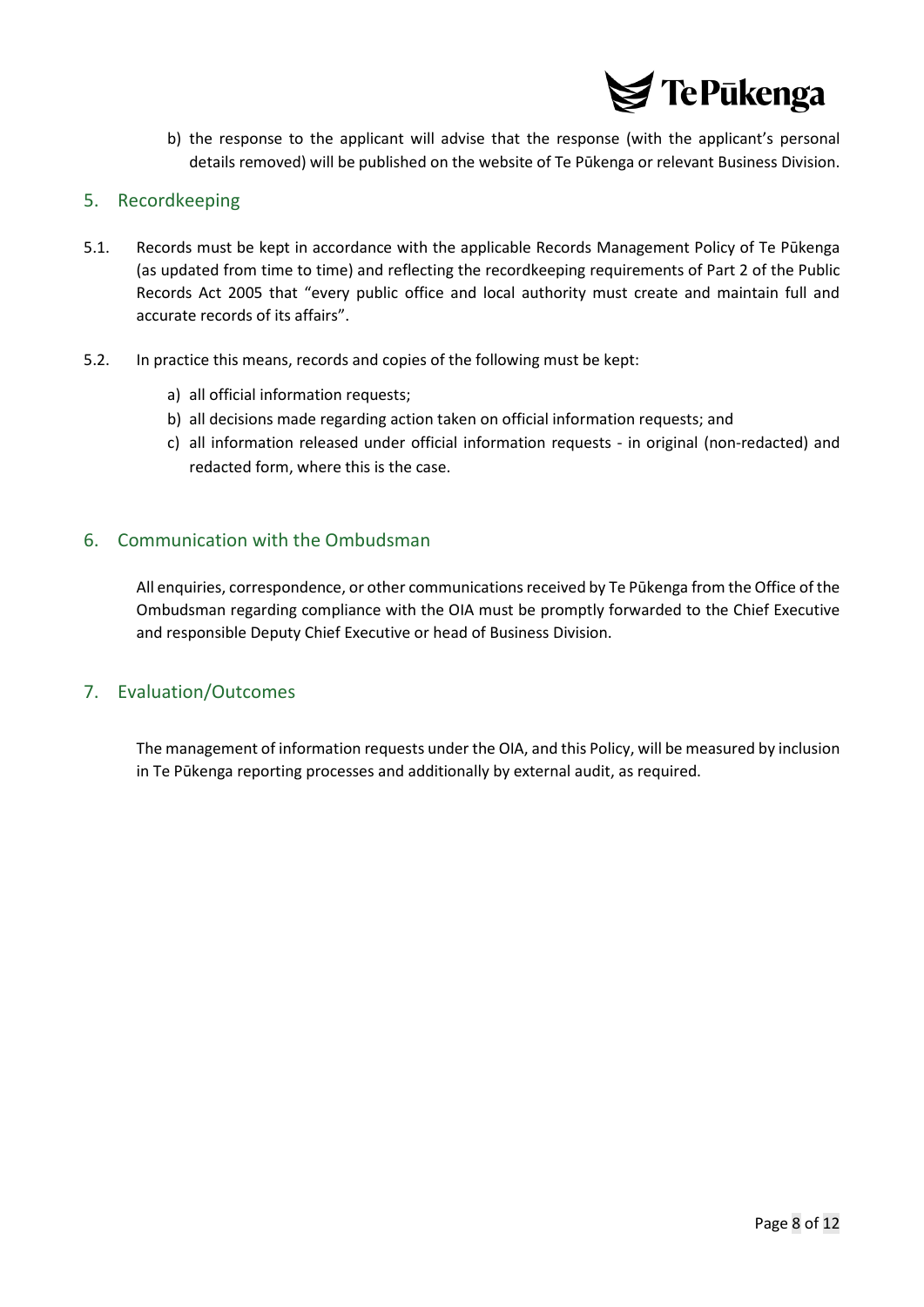

#### <span id="page-8-0"></span>8. Official Information Act (OIA) response process map

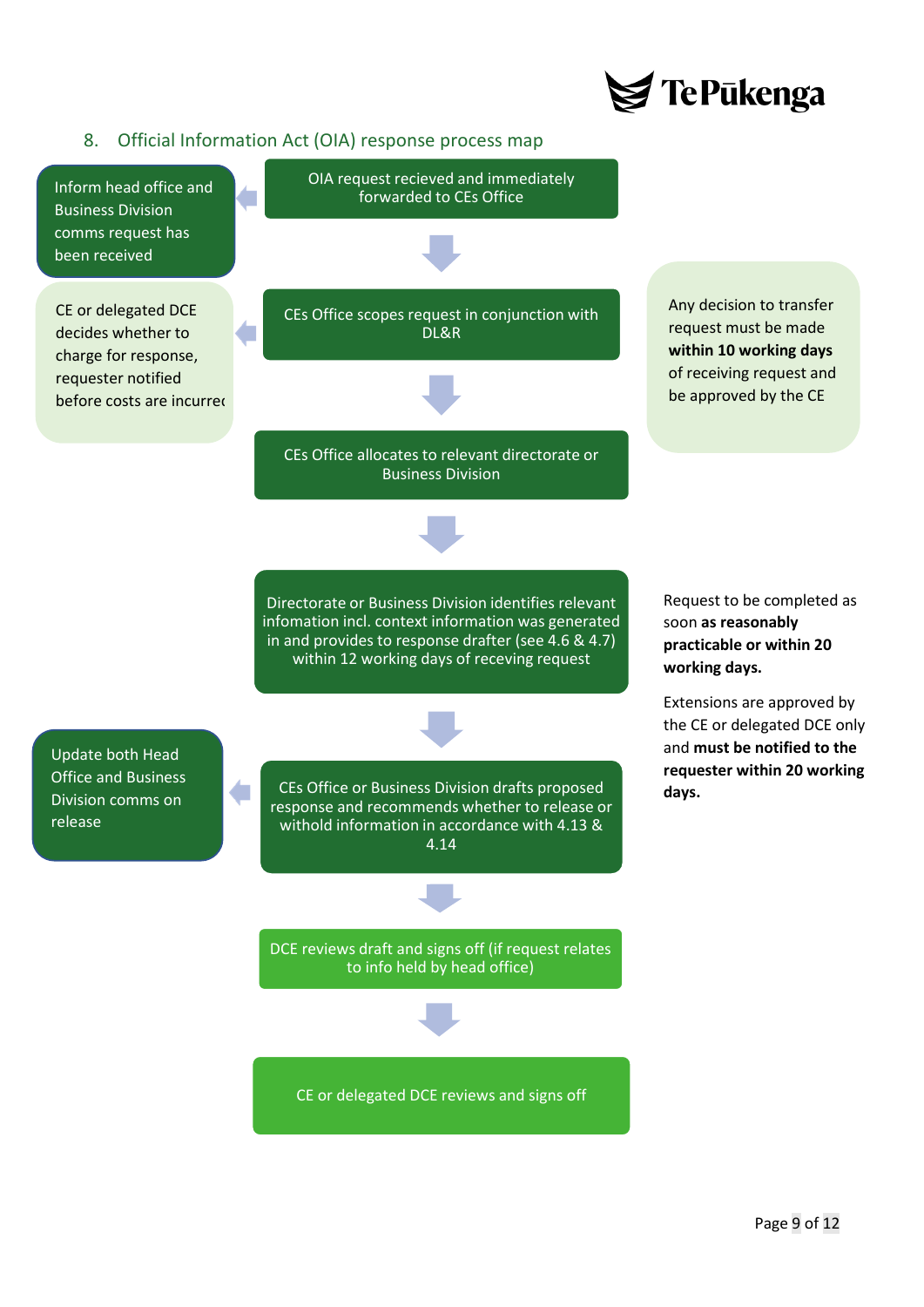

## <span id="page-9-0"></span>9. Ngā Haepapa | Responsibilities

| <b>Role</b>                                                             | <b>Responsibilities</b>                                                                                                                                 |
|-------------------------------------------------------------------------|---------------------------------------------------------------------------------------------------------------------------------------------------------|
| Te Pükenga Council                                                      | Adopt this Policy<br>$\bullet$                                                                                                                          |
| <b>Chief Executive or</b><br>delegated Deputy Chief<br><b>Executive</b> | Ensure OIA responses are compliant with the requirements of the OIA.<br>$\bullet$                                                                       |
|                                                                         | Determine whether to approve or decline requests for official<br>٠<br>information.                                                                      |
|                                                                         | Determine whether to extend time limits for responding to OIA<br>$\bullet$<br>requests beyond 20 working days.                                          |
|                                                                         | Determine whether to transfer an OIA request to another government<br>٠<br>agency.                                                                      |
|                                                                         | Determine whether to withhold certain information under an OIA<br>$\bullet$<br>request.                                                                 |
|                                                                         | Determine whether to apply a charge for any OIA request received.<br>٠                                                                                  |
|                                                                         | Determine whether to proactively release official information.<br>٠                                                                                     |
|                                                                         | Consider communications received from the Office of the Ombudsman<br>$\bullet$<br>regarding OIA compliance.                                             |
| <b>Office of the Chief</b><br><b>Executive</b>                          | Assess and draft responses to OIA requests in accordance with this<br>$\bullet$<br>Policy.                                                              |
|                                                                         | Draft requests for official information under the OIA.<br>$\bullet$                                                                                     |
|                                                                         | Consider draft responses to OIA requests where those have been<br>٠<br>produced by Business Divisions in accordance with this Policy.                   |
| <b>Chief Advisor to the</b><br><b>Chief Executive</b>                   | Make recommendations to the Chief Executive whether to release or<br>$\bullet$<br>withhold information under an OIA request                             |
|                                                                         | Assess draft responses to OIA requests that are proposed by Business<br>٠<br>Divisions in accordance with this Policy.                                  |
| <b>Director Legal and Risk</b>                                          | Make recommendations to the Chief Executive whether to release or<br>$\bullet$<br>withhold information under an OIA request.                            |
|                                                                         | Assess draft responses to OIA requests that are proposed by Business<br>٠<br>Divisions in accordance with this Policy.                                  |
| <b>Business Divisions</b>                                               | Draft responses to OIA requests which are applicable to their Business<br>$\bullet$<br>Division and refer those to the Office of the Chief Executive in |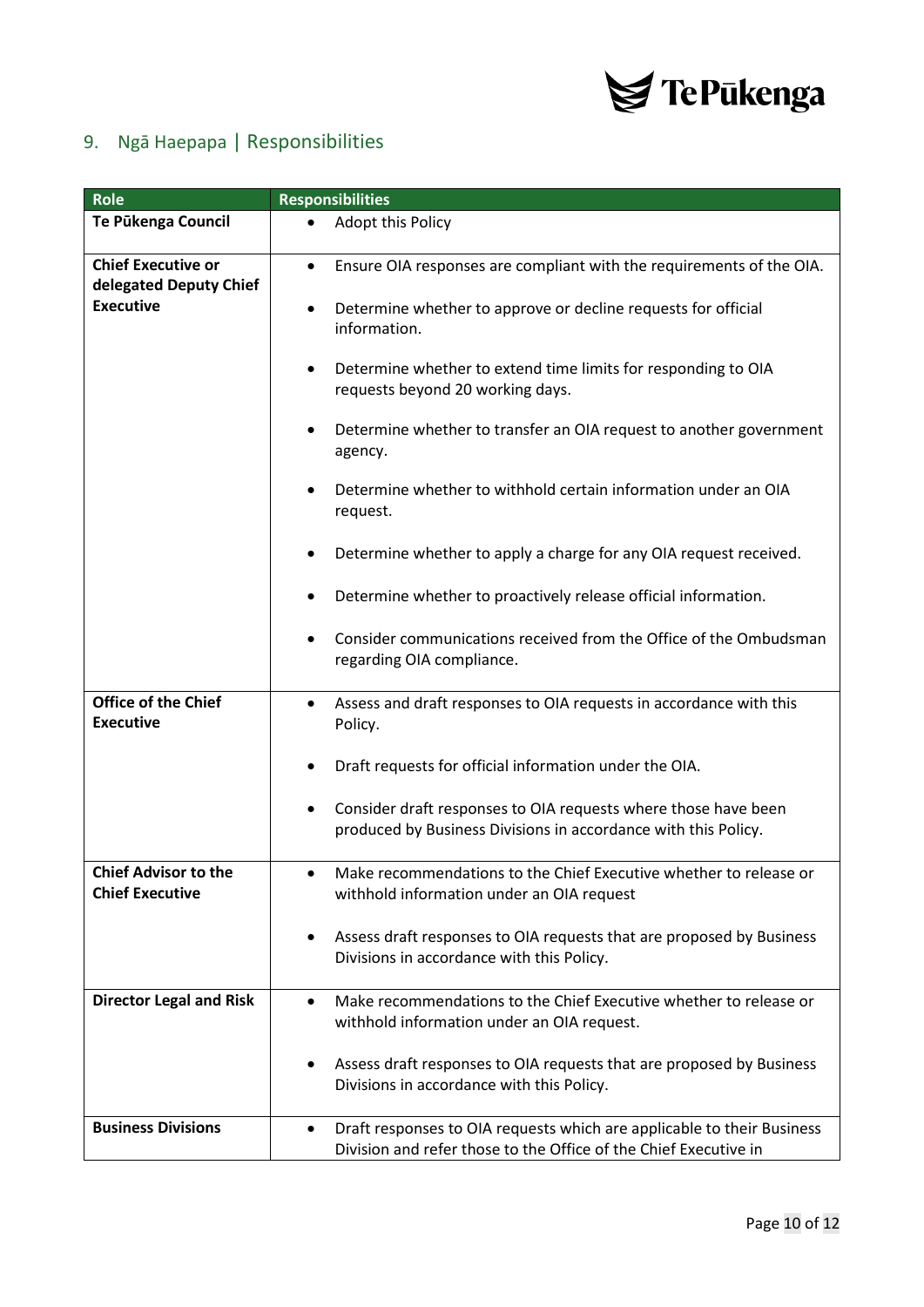

|                    | accordance with the requirements of this Policy, including specified<br>timescales.                                                                                                                                                                                                                                                           |
|--------------------|-----------------------------------------------------------------------------------------------------------------------------------------------------------------------------------------------------------------------------------------------------------------------------------------------------------------------------------------------|
| Te Pükenga Kaimahi | Comply with this Policy.<br>$\bullet$                                                                                                                                                                                                                                                                                                         |
|                    | Provide OIA requests to the Office of the Chief Executive in accordance<br>with the requirements of this Policy.                                                                                                                                                                                                                              |
|                    | Provide all relevant information to those responsible for drafting a<br>٠<br>response to an OIA request within the requisite timescales and in<br>accordance with this Policy.                                                                                                                                                                |
|                    | Notify the Chief Executive or delegated Deputy Chief Executive as soon<br>$\bullet$<br>as possible (and no later than 15 days after having received an OIA<br>request) where it's considered an extension of time for responding to<br>the request is required.                                                                               |
|                    | Notify the Office of the Chief Executive and seek approval from the<br>$\bullet$<br>Chief Executive when it believes an OIA request should be transferred<br>to another government agency, in accordance with the requirements<br>of this Policy (transfers of OIA requests must be made within 10<br>working days of receiving the request). |
|                    | Promptly forward all communications received from the Office of the<br>$\bullet$<br>Ombudsman regarding compliance with the OIA to the Chief Executive<br>and responsible Deputy Chief Executive or head of Business Division.                                                                                                                |

## <span id="page-10-0"></span>10. Ngā Tikanga | Definitions

| <b>Term</b>              | <b>Definition</b>                                                                                                                                              |
|--------------------------|----------------------------------------------------------------------------------------------------------------------------------------------------------------|
| <b>Business Division</b> | References an ITP subsidiary that dissolves prior to 31 December 2022.                                                                                         |
| <b>ITP Subsidiary</b>    | Each of those companies referred within the Education and Training Act 2020,<br>Schedule 1, section 20(3).                                                     |
| Kaimahi                  | All employees of Te Pūkenga, including contracted staff, consultants and<br>secondees providing services for Te Pūkenga, and those on fixed-term<br>contracts. |
| <b>Ohu Kaitiaki</b>      | All those operating at a governance level, including Council members and<br>members of Council's advisory committees.                                          |
| Te Pūkenga subsidiaries  | Every ITP Subsidiary and Te Pūkenga Work Based Learning Limited.                                                                                               |